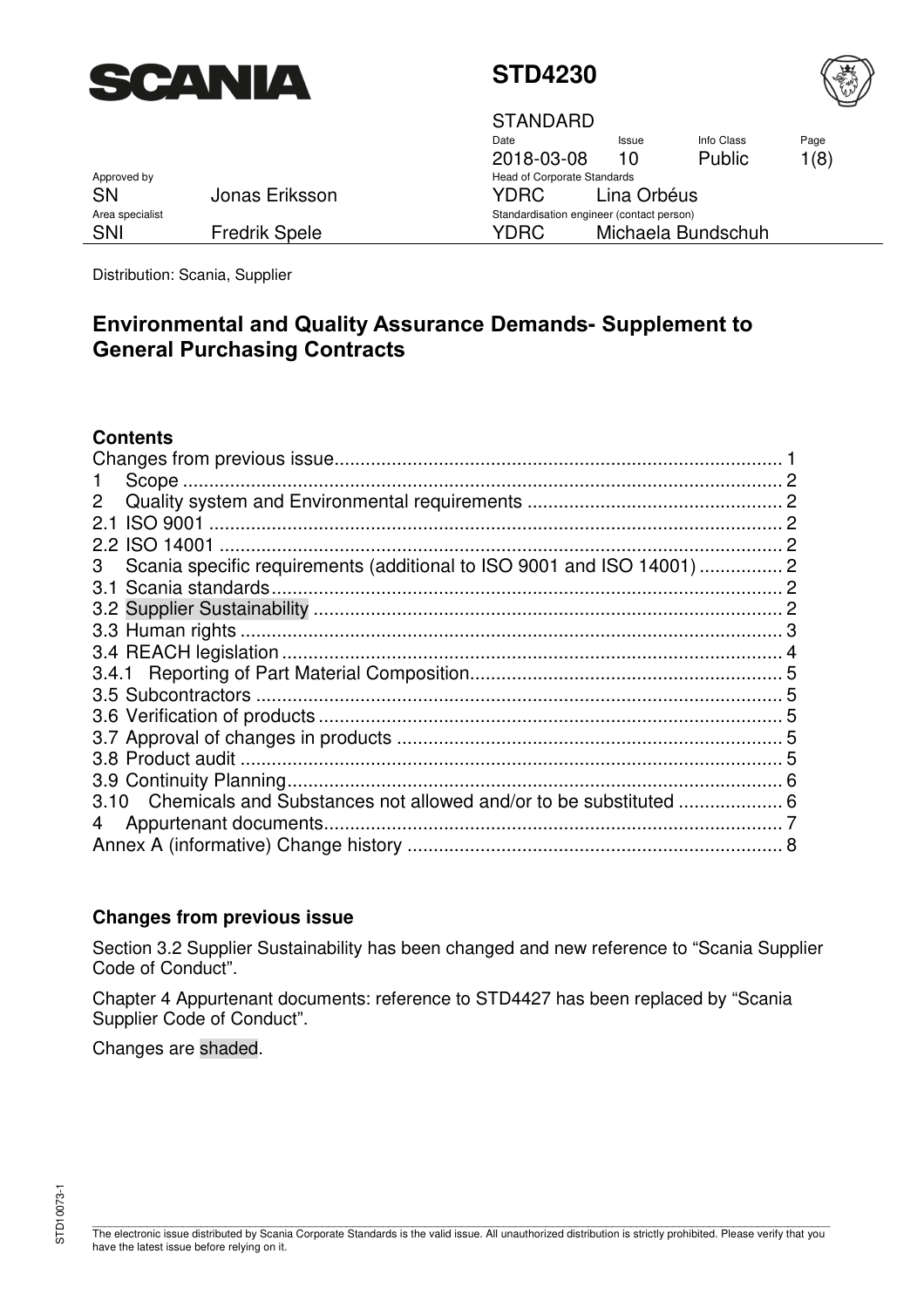<span id="page-1-0"></span>

 $\overline{\Omega}$ 



|                 |                      | SIANDARD                                  |              |                    |      |
|-----------------|----------------------|-------------------------------------------|--------------|--------------------|------|
|                 |                      | Date                                      | <b>Issue</b> | Info Class         | Page |
|                 |                      | 2018-03-08                                | 10           | <b>Public</b>      | 2(8) |
| Approved by     |                      | <b>Head of Corporate Standards</b>        |              |                    |      |
| <b>SN</b>       | Jonas Eriksson       | YDRC.                                     | Lina Orbéus  |                    |      |
| Area specialist |                      | Standardisation engineer (contact person) |              |                    |      |
| SNI             | <b>Fredrik Spele</b> | YDRC                                      |              | Michaela Bundschuh |      |

### **1 Scope**

This Scania standard states general requirements valid for suppliers to Scania of Non-Automotive Products (General Purchasing).

### **2 Quality system and Environmental requirements**

### **2.1 ISO 9001**

The Supplier shall be certified to ISO 9001 by an accredited third party certification body.

### **2.2 ISO 14001**

The Supplier shall be certified to ISO 14001 by an accredited third party certification body. Registration to EMAS 2 is an accepted alternative.

### **3 Scania specific requirements (additional to ISO 9001 and ISO 14001)**

#### **3.1 Scania standards**

Scania standards are a part of the product specification and the latest issue shall always be fulfilled. The supplier shall have a subscription of the Scania Standard system in order to have the latest issue of the relevant Scania standard(s).

#### **3.2 Supplier Sustainability**

Conducting a responsible business is a key priority for Scania. Sustainability is firmly rooted in our core values and our way of working with continuous improvement. We strive to ensure that our business is sustainable in all aspects and that we comply with the highest social, ethical and environmental standards at every stage. Accepting and complying with Scania's Supplier Code of Conduct is a prerequisite for doing business with Scania, and suppliers are responsible for ensuring compliance with the Scania Supplier Code of Conduct in its supply chain.

Scania may at any time review and/or request supplier self-assessments and/or perform on site audits at the Supplier's locations, normally pre-announced.

See "Scania Supplier Code of Conduct", published on Scania Supplier Portal, for more information.

\_\_\_\_\_\_\_\_\_\_\_\_\_\_\_\_\_\_\_\_\_\_\_\_\_\_\_\_\_\_\_\_\_\_\_\_\_\_\_\_\_\_\_\_\_\_\_\_\_\_\_\_\_\_\_\_\_\_\_\_\_\_\_\_\_\_\_\_\_\_\_\_\_\_\_\_\_\_\_\_\_\_\_\_\_\_\_\_\_\_\_\_\_\_\_\_\_\_\_\_\_\_\_\_\_\_\_\_\_\_\_\_\_\_\_\_\_\_\_\_\_\_ The electronic issue distributed by Scania Corporate Standards is the valid issue. All unauthorized distribution is strictly prohibited. Please verify that you have the latest issue before relying on it.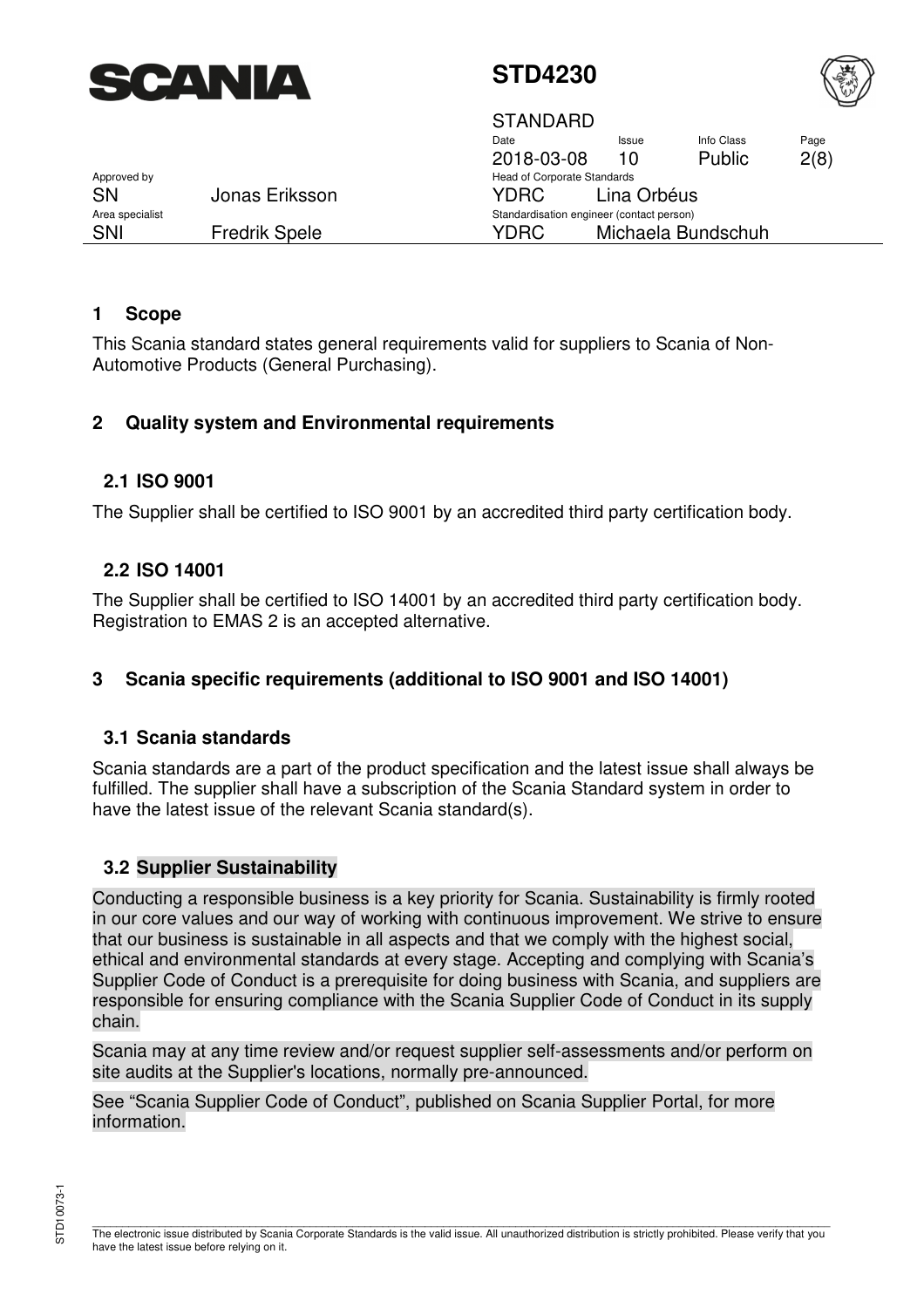<span id="page-2-0"></span>



|                 |                      | <b>STANDARD</b>                           |             |                    |      |
|-----------------|----------------------|-------------------------------------------|-------------|--------------------|------|
|                 |                      | Date                                      | Issue       | Info Class         | Page |
|                 |                      | 2018-03-08                                | 10          | <b>Public</b>      | 3(8) |
| Approved by     |                      | <b>Head of Corporate Standards</b>        |             |                    |      |
| <b>SN</b>       | Jonas Eriksson       | YDRC.                                     | Lina Orbéus |                    |      |
| Area specialist |                      | Standardisation engineer (contact person) |             |                    |      |
| SNI             | <b>Fredrik Spele</b> | YDRC                                      |             | Michaela Bundschuh |      |

### **3.3 Human rights**

The suppliers shall commit themselves to the United Nations Global Compact, UN Global Compact.

The supplier shall have a Code of Conduct (or similar) that meets the principles of the UN Global Compact.

The supplier's social policies and requirements must be communicated to their own suppliers and sub-contractors.

The UN Global Compact's principles are available at:

[http://www.unglobalcompact.org/AboutTheGC/TheTenPrinciples/index.htm](http://www.unglobalcompact.org/AboutTheGC/TheTenPrinciples/index.html)l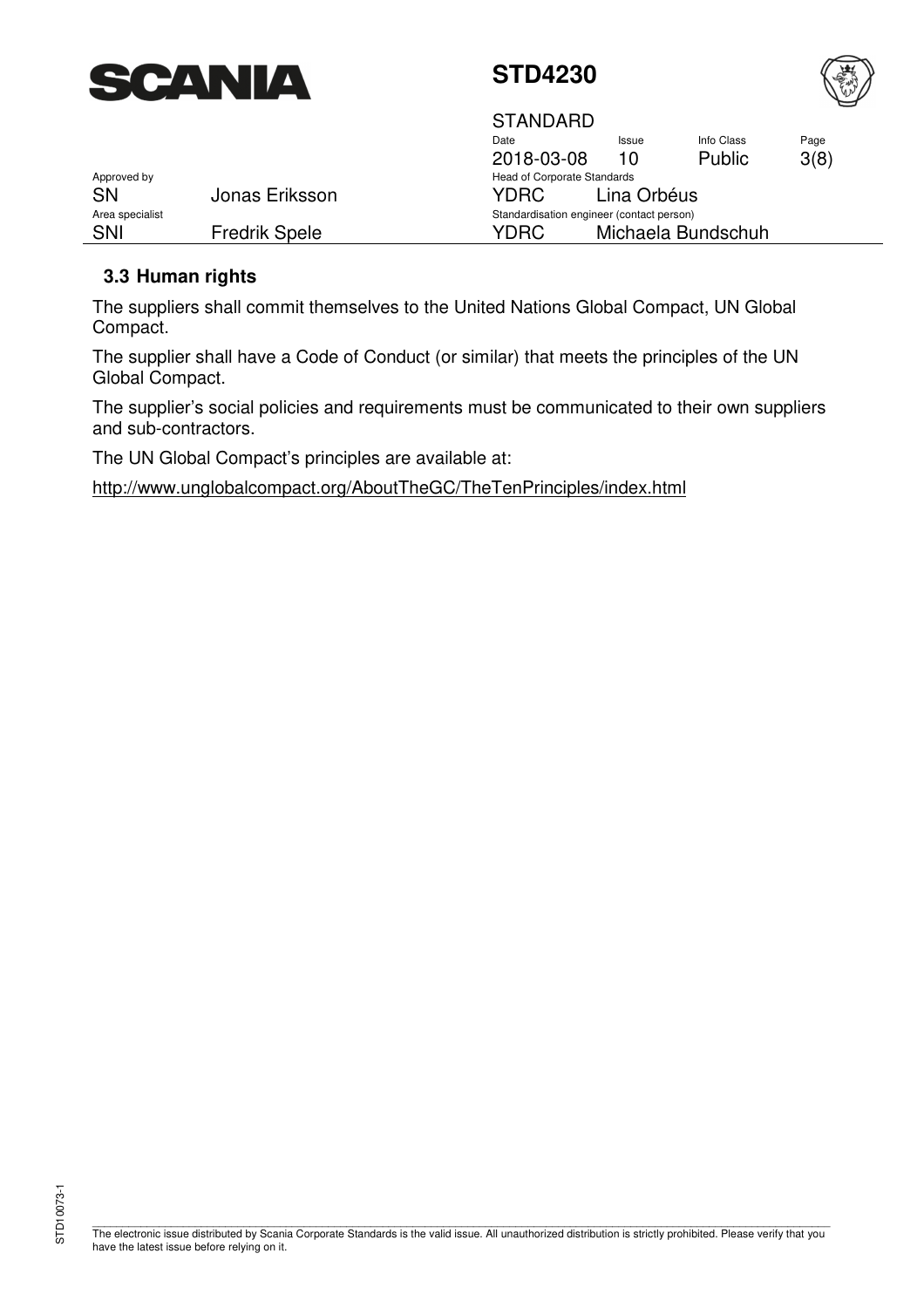<span id="page-3-0"></span>



|                 |                      | STANDARD                                  |              |                    |      |  |
|-----------------|----------------------|-------------------------------------------|--------------|--------------------|------|--|
|                 |                      | Date                                      | <b>Issue</b> | Info Class         | Page |  |
|                 |                      | 2018-03-08                                | 10           | Public             | 4(8) |  |
| Approved by     |                      | <b>Head of Corporate Standards</b>        |              |                    |      |  |
| <b>SN</b>       | Jonas Eriksson       | YDRC.                                     | Lina Orbéus  |                    |      |  |
| Area specialist |                      | Standardisation engineer (contact person) |              |                    |      |  |
| SNI             | <b>Fredrik Spele</b> | YDRC                                      |              | Michaela Bundschuh |      |  |

### **3.4 REACH legislation**

All Scania suppliers shall comply with the EU Registration, Evaluation, Authorization and Restriction of Chemicals (REACH) (EC) 1907/2006.

Suppliers shall include Scania's usage in the Safety Data Sheet  $(SDS)^1$  of the substances concerned.

Scania shall receive a Safety Data Sheet for all chemical products used in, or in connection to, any article when there is a risk that Scania staff can be exposed to these chemical products. Examples of products are rust protection, paint, test fluids or lubricants.

Safety Data Sheet shall be reported according to information on the Supplier Portal.

Scania shall not be regarded and will not act as an importer $^2$  of chemical substances under REACH.

Therefore suppliers outside of EU who deliver chemicals to Scania companies within EU shall point out an (the) Only Representative<sup>3</sup> within EU.

When an article (e.g. truck, engine, exhaust pipe, bolt) contains a Substance of Very High Concern (SVHC) in concentration above 0.1 % (w/w) it is obligatory, for the supplier of that article, to inform Scania of these substances and how the article can be safely used. This information shall be provided automatically as soon a substance has been defined as SVHC and include on the candidate list<sup>4</sup>. This will be updated regularly. For further information see Scania supplier portal.

Notes:

Import = Outside of EU (incl. Norway, Iceland and Lichtenstein)

Chemical substances = means a chemical element and its compounds in the natural state

Preparation = means a mixture or solution composed of two or more substances

 1 Safety Data Sheet are documents describing the known hazards associated with a material, indicating safe handling procedures and recommending responses to accidents and thus are invaluable sources of safety information.

<sup>2</sup> According to Chapter 2 and Article 3.11 (REACH legislation)

 $3$  What is an Only Representative – According to Chapter 2 Article 8 (REACH legislation) a legal or natural person outside of EU can nominate an only representative located within EU to carry out the required registration of their substances that are imported into the Community.

<sup>&</sup>lt;sup>4</sup> List of Substances of very High Concern (SVHC) for potential inclusion in REACH Annex XIV, which itself lists substances subject to authorization (ARTICLE 59 REACH). The establishment of the candidate list is subject to specific procedures described in Article 59 REACH. For SVHCs that are on the "candidate list" and present in articles, notification to the Agency may be required if specific conditions are met. Furthermore, the recipient of that article must be informed of the presence of the SVHCs in the article and of suitable measures for safe handling if relevant.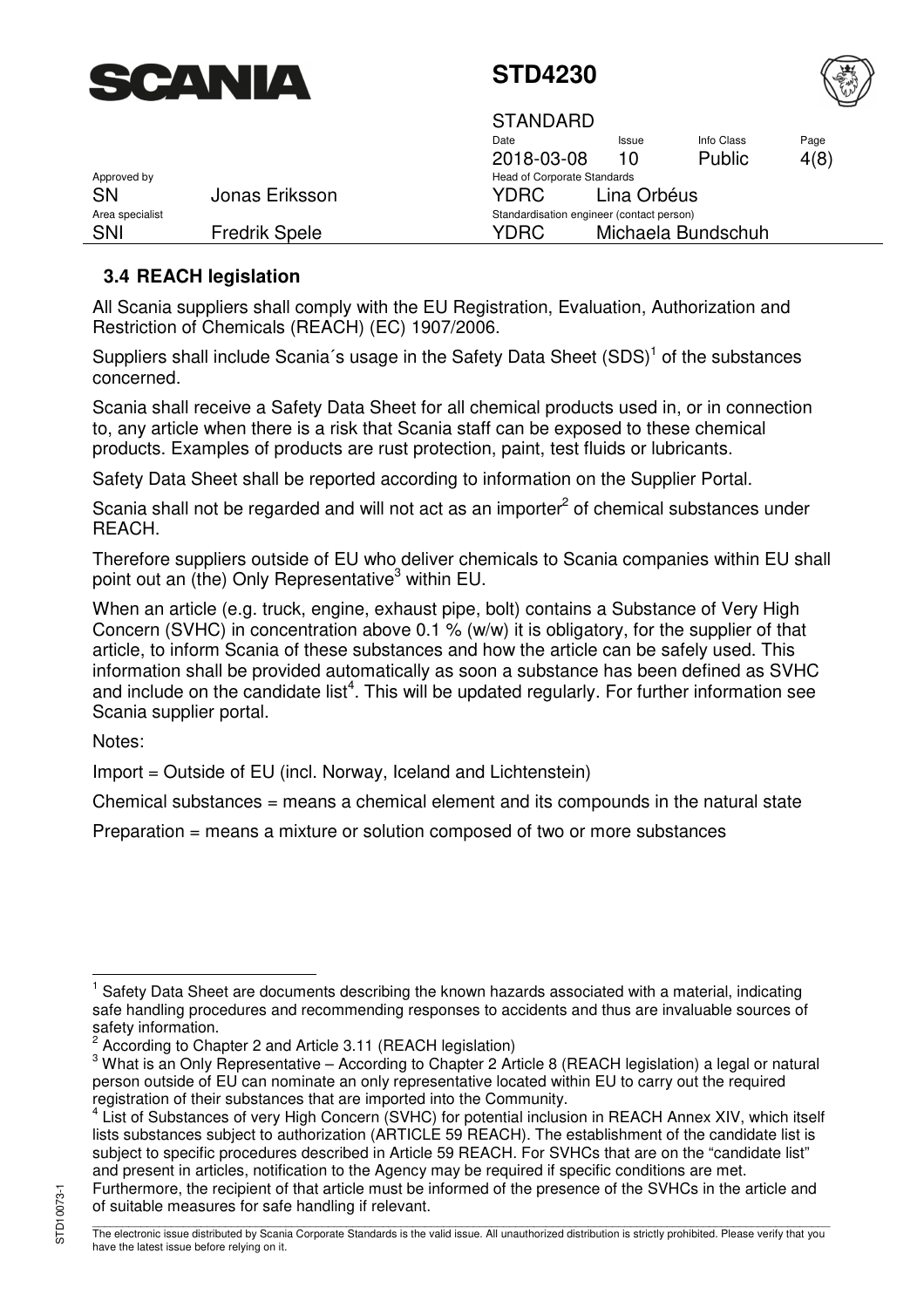<span id="page-4-0"></span>



|                 |                      | <b>STANDARD</b>                           |             |                    |      |  |
|-----------------|----------------------|-------------------------------------------|-------------|--------------------|------|--|
|                 |                      | Date                                      | Issue       | Info Class         | Page |  |
|                 |                      | 2018-03-08                                | 10          | Public             | 5(8) |  |
| Approved by     |                      | <b>Head of Corporate Standards</b>        |             |                    |      |  |
| <b>SN</b>       | Jonas Eriksson       | <b>YDRC</b>                               | Lina Orbéus |                    |      |  |
| Area specialist |                      | Standardisation engineer (contact person) |             |                    |      |  |
| <b>SNI</b>      | <b>Fredrik Spele</b> | YDRC                                      |             | Michaela Bundschuh |      |  |

### **3.4.1 Reporting of Part Material Composition**

IMDS applies for chemical products that remain in the final product such as glue, oil, coolants, etc.

Note: On request by Scania Authorised Customer Representative the Part Material Composition shall be reported to IMDS (International Material Data System), see STD4352 Scania IMDS Reporting Standard.

### **3.5 Subcontractors**

The supplier is always fully responsible for chosen subcontractors regarding environment, quality and capacity.

The supplier shall use subcontractors approved by Scania if stipulated in purchasing order or specification.

## **3.6 Verification of products**

If stipulated in purchasing order, initial sampling or other verification shall be carried out and documented by the Supplier. The result from the verification shall be freely available to Scania.

If samples are requested by Scania, the following procedure must be followed:

• When sample/samples shall be delivered it/they shall be in a separate parcel and marked, both with transport labels and special yellow label SV1463. Envelopes or parcels containing samples shall be marked with yellow sticker, SV1522.

### **3.7 Approval of changes in products**

Before introducing any product changes, that will affect fit, form, function, durability or performance, the supplier shall make a request for change in writing. All changes must be approved by Scania before introduction.

### **3.8 Product audit**

The supplier shall carry out product audits on products ready for delivery. The audit shall be carried out with technical specifications, such as drawings, technical regulations, standards, packing instructions etc., as a basis.

Unless otherwise agreed with Scania Purchasing, the product audit shall include all parameters in the technical documentation. Frequency of the audit is to be decided by the supplier based on the complexity of the product and production facilities.

The result from the audit shall be documented and used as a basis for corrective measures. The result from the audit and any corrective measures shall be filed by the Supplier for at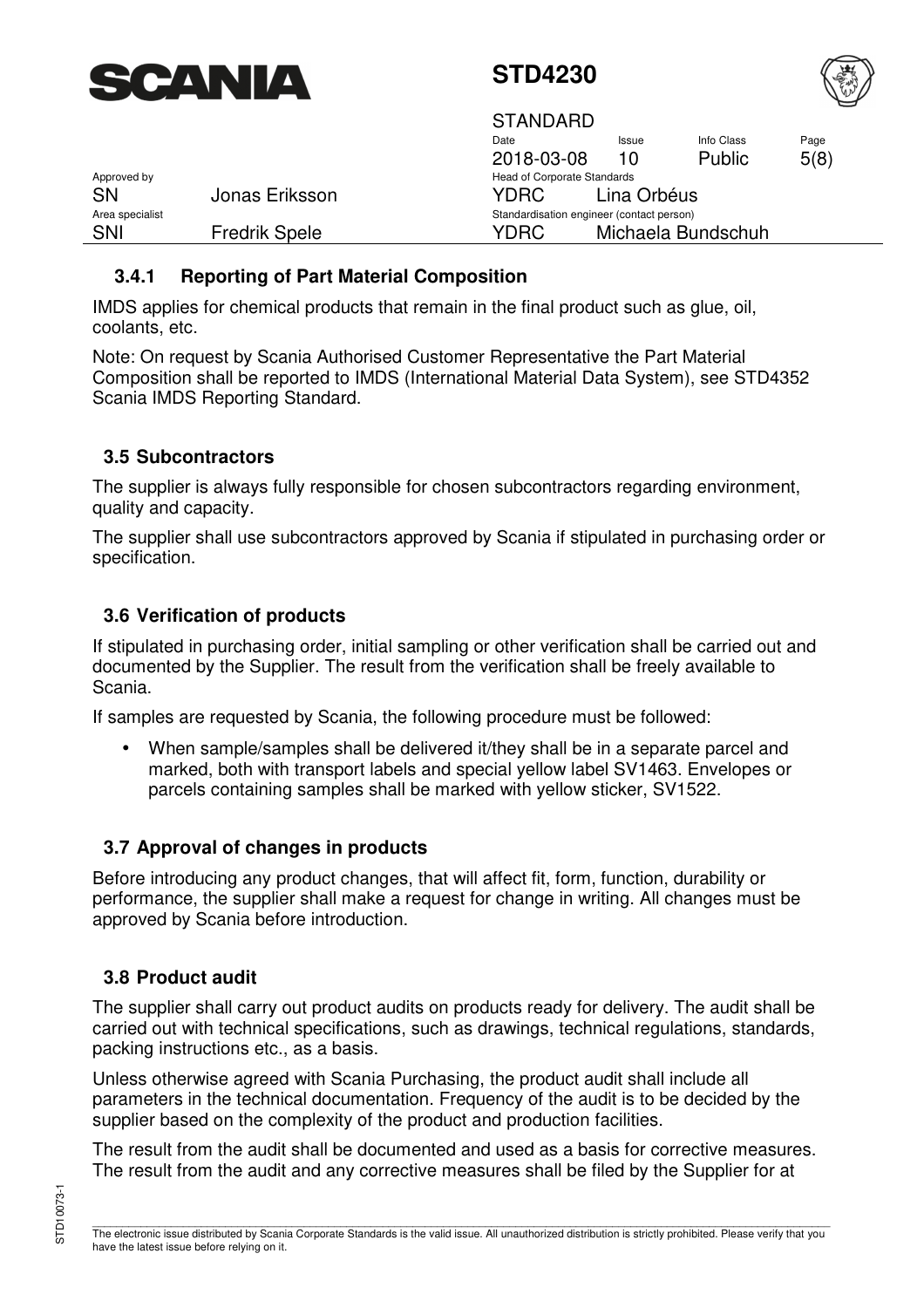<span id="page-5-0"></span>



|                 |                      | <b>STANDARD</b>                           |             |                    |      |
|-----------------|----------------------|-------------------------------------------|-------------|--------------------|------|
|                 |                      | Date                                      | Issue       | Info Class         | Page |
|                 |                      | 2018-03-08                                | 10          | Public             | 6(8) |
| Approved by     |                      | <b>Head of Corporate Standards</b>        |             |                    |      |
| <b>SN</b>       | Jonas Eriksson       | YDRC.                                     | Lina Orbéus |                    |      |
| Area specialist |                      | Standardisation engineer (contact person) |             |                    |      |
| SNI             | <b>Fredrik Spele</b> | YDRC                                      |             | Michaela Bundschuh |      |

least 5 years and be freely available to Scania. If decided by Scania, the Suppliers shall send results and corrective action to Scania.

### **3.9 Continuity Planning**

The supplier shall analyse the risks involved in the supply chain and take appropriate precautions to minimise the risks.

The supplier shall perform a thorough and systematic risk analysis of (business) interruption, also called Business Continuity Planning (BCP). It identifies risk areas, creates solutions, implements improvements, performs acceptance tests and maintenance of the BCP.

The aim is to map and prevent unexpected delivery stops to Scania. The outcome of the analysis includes a contingency plan and an emergency plan.

Contingency Plan shows specific solutions for different risks e.g. machine or tool break-down, media supply interruption, fire, flooding, storm, snow. Emergency Plan shows the short term actions and planning to take care of accidents and personal injuries.

#### **3.10 Chemicals and Substances not allowed and/or to be substituted**

Scania STD4158, Chemical substances, which shall not be used – Scania Black list and Scania STD4159, Chemical substances with limited use – Scania Grey list are valid in addition to the general requirements. Scania purchasing shall be informed about any use of such substances.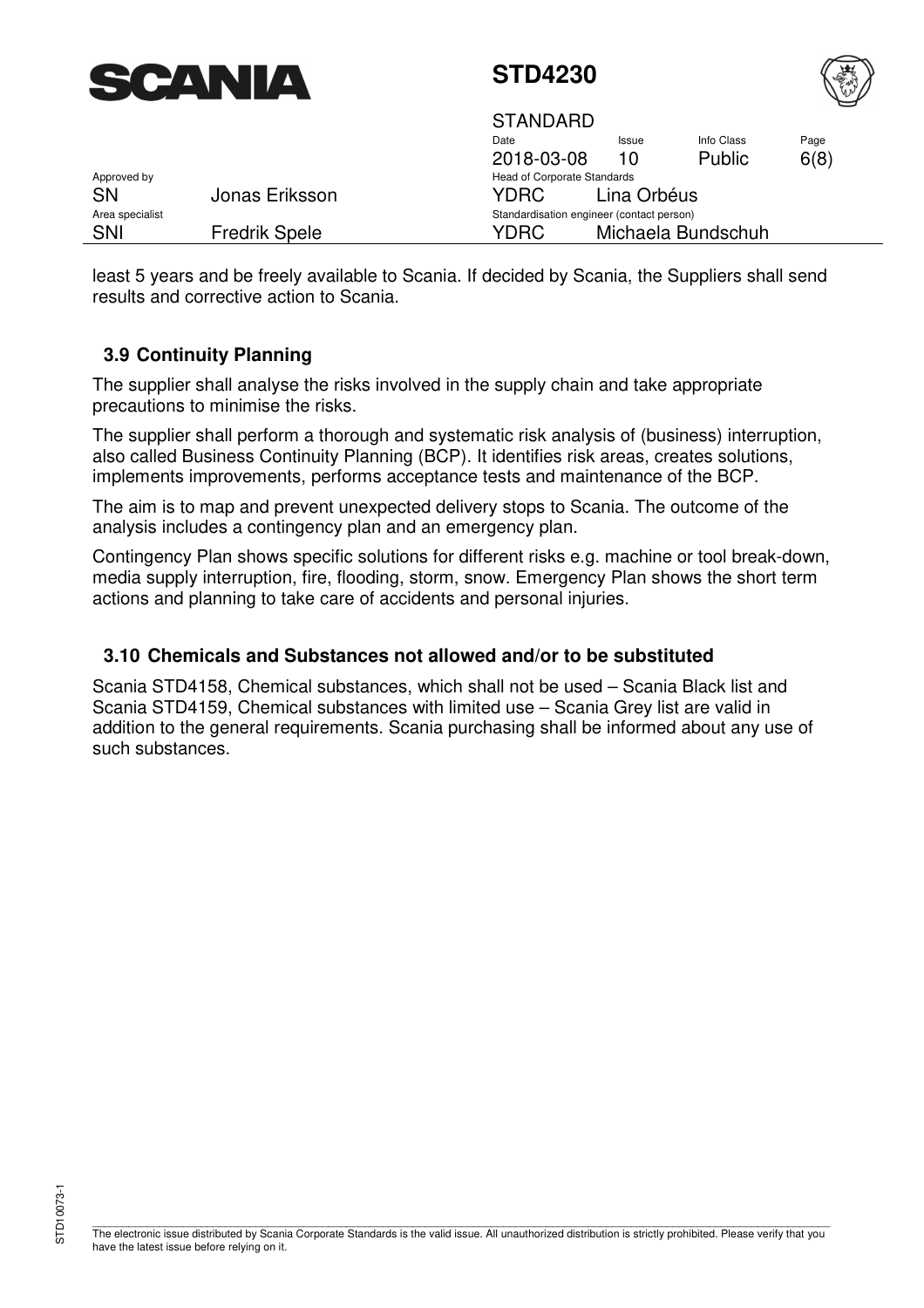<span id="page-6-0"></span>



**STANDARD** 

|                 |                      | Date                                      | <b>Issue</b> | Info Class         | Page |  |  |  |
|-----------------|----------------------|-------------------------------------------|--------------|--------------------|------|--|--|--|
|                 |                      | 2018-03-08                                | 10           | <b>Public</b>      | 7(8) |  |  |  |
| Approved by     |                      | Head of Corporate Standards               |              |                    |      |  |  |  |
| SΝ              | Jonas Eriksson       | YDRC.                                     | Lina Orbéus  |                    |      |  |  |  |
| Area specialist |                      | Standardisation engineer (contact person) |              |                    |      |  |  |  |
| SNI             | <b>Fredrik Spele</b> | YDRC                                      |              | Michaela Bundschuh |      |  |  |  |

### **4 Appurtenant documents**

The documents listed below supplement this standard and are necessary for the application of the standard.

The latest issue of the document applies when the issue has not been stated.

| <b>Document</b><br>designation | <b>Issue</b> | <b>Title</b>                                 |
|--------------------------------|--------------|----------------------------------------------|
| STD4158                        |              | Chemical substances which should not be used |
| STD4159                        |              | Chemical substances with limited use         |
| STD4352                        |              | Scania IMDS Reporting Standard               |
| Scania Supplier                |              | Scania Supplier code of Conduct              |
| code of Conduct                |              |                                              |